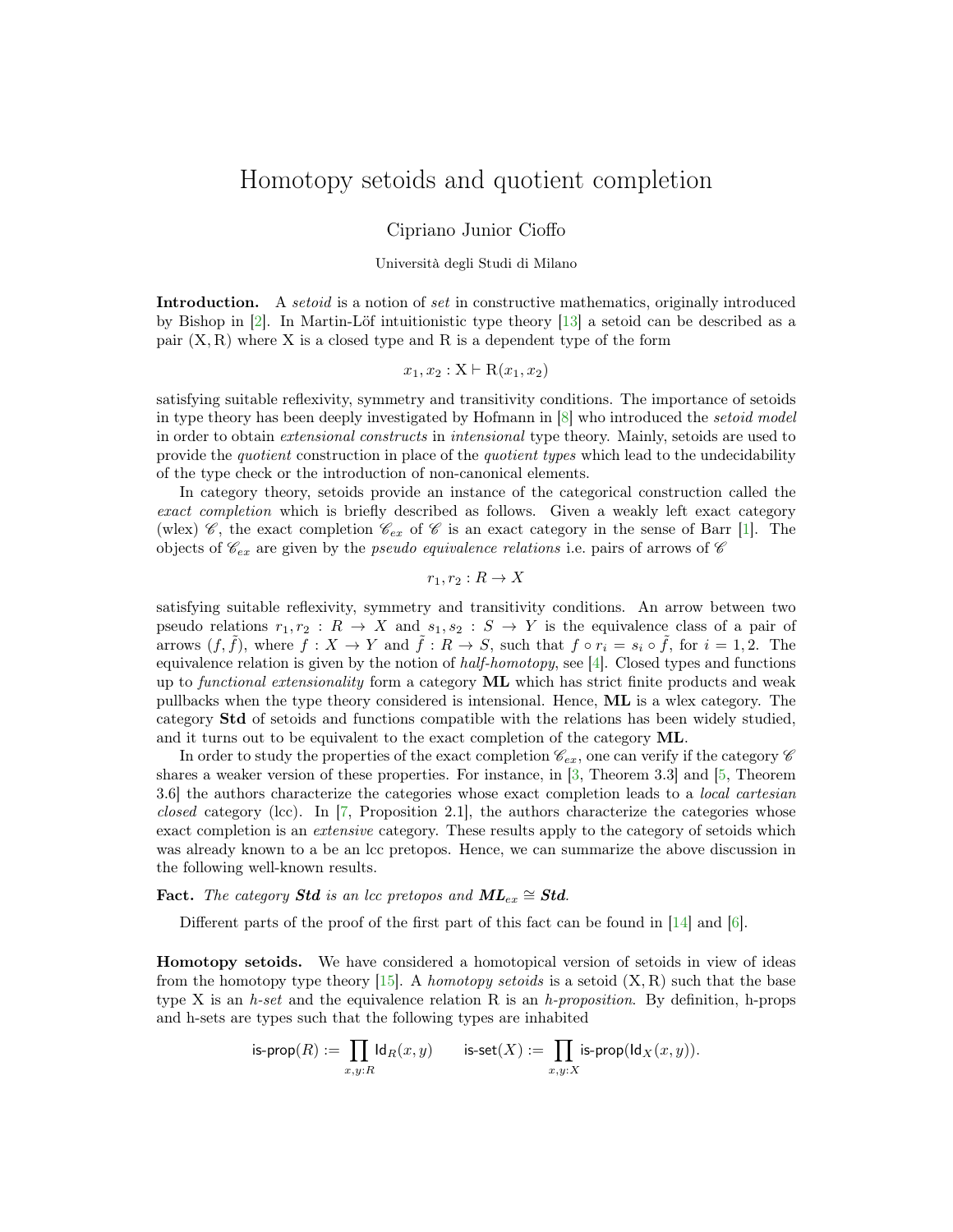Intuitively, h-propositions are types that are empty or contractible and h-sets are types that are discrete. The category  $\text{Std}_0$  is the full subcategory of  $\text{Std}_0$  of h-setoids and functions preserving relations. Our main objective is to prove that  $\text{Std}_0$  shares properties similar to  $\text{Std}$ .

**Problem.** The category  $Std_0$  is not exact and hence it is not the exact completion of a suitable category.

A possible solution to this problem is to study homotopy setoids in the more general context of elementary doctrines. We recall that doctrines were introduced by Lawvere [\[9\]](#page-2-11) and provide a categorical tool to work with syntactic logical theories. A primary doctrine is a functor  $P: \mathscr{C}^{op} \to \mathsf{Pos}$  form a category  $\mathscr C$  with finite products to the category of partially ordered sets (posets) and monotone functions. For instance, we can consider the functor  $F^{ML}$  :  $\textbf{ML}^{op} \to \textbf{Pos}$ which associate to each closed type  $X$ , the poset of the types depending on  $X$  up to *logical* equivalence, i.e. two types  $A(x)$  and  $B(x)$  are equivalent when the type

$$
x: X \vdash (A(x) \Rightarrow B(x)) \times (B(x) \Rightarrow A(x))
$$

is inhabited. The action of  $F^{ML}$  on arrows is given by substitution of terms. If we denote with  $ML_0$  the full subcategory of  $ML$  of h-sets, then we can similarly consider the functor  $F^{ML_0}$ :  $\mathbf{ML}_0^{op}$   $\rightarrow$  Pos which sends an h-set X to the poset of the types depending on X which are h-propositions. Actually, the above functors are elementary doctrines. These structures were introduced by Maietti and Rosolini in [\[11\]](#page-2-12) and they are suitable primary doctrines which can deal with the equality predicate. This is achieved requiring, for each object  $X \in \mathscr{C}$ , the existence of an element  $\delta_X \in P(X \times X)$  such that

- 1.  $\sqcap_X \leq \mathsf{P}_{\Delta_X} \delta_X$
- 2.  $P_{p_1} \alpha \wedge \delta_X \leq P_{p_2} \alpha$ , for every  $\alpha \in P(X)$
- 3.  $P^{F_1}_{(p_1,p_3)} \delta_X \wedge P^{F_2}_{(p_2,p_4)} \delta_y \leq \delta_{X\times Y}$ , for every pair of objects  $X, Y \in \mathscr{C}$ .

For the elementary doctrines  $F^{ML}$  and  $F^{ML_0}$  the role of the equality is played by the identity type  $\mathsf{Id}_X$ .

If P is an elementary doctrine, it is possible to define P-eq. relations and the corresponding notion of well-behaved quotients. In [\[11,](#page-2-12) [10,](#page-2-13) [12\]](#page-2-14), the authors provide a construction which associates to each elementary doctrine P an elementary doctrine  $\overline{P}$  :  $\overline{\mathscr{C}}^{op} \to \text{Pos}$ , called the elementary quotient completion of P, with well-behaved quotients in a suitable universal way. The base category  $\overline{\mathscr{C}}$  has objects given by pairs  $(X, \rho)$  with  $\rho$  a P-eq. relation on X. The arrows of  $\overline{\mathscr{C}}$  are given by those arrows of  $\mathscr{C}$  which preserve the P-equivalence relations. By construction,  $\overline{\mathscr{C}}$  has quotients of all  $\overline{P}$ -equivalence relations.

Example. The following are examples of elementary quotient completion:

- 1. The exact completion of a category with finite products and weak pullbacks is an instance of the elementary quotient completion for the elementary doctrine of weak subobjects.
- 2. The category Std is equivalent to the base category  $ML$  and the category  $Std<sub>0</sub>$  is equivalent to the base category  $ML_0$ .

We have provided a version of the [\[3,](#page-2-5) Theorem 3.3] and [\[7,](#page-2-7) Proposition 2.1] in the context of elementary doctrines and elementary quotient completion which generalize the statements for categories with strict products and weak pullbacks. Hence, we could define relative pretoposes as the elementary doctrines  $P: \mathscr{C}^{op} \to \mathsf{Pos}$  with well-behaved quotients such that the category  $\mathscr C$  is extensive. In this case, we say that the category  $\mathscr C$  is a pretopos relative to P. We applied the results to  $F^{ML_0}$  and we obtained the following property for h-setoids.

**Theorem.** The category  $Std_0$  is a lcc pretopos relative to  $\overline{F^{ML_0}}$ .